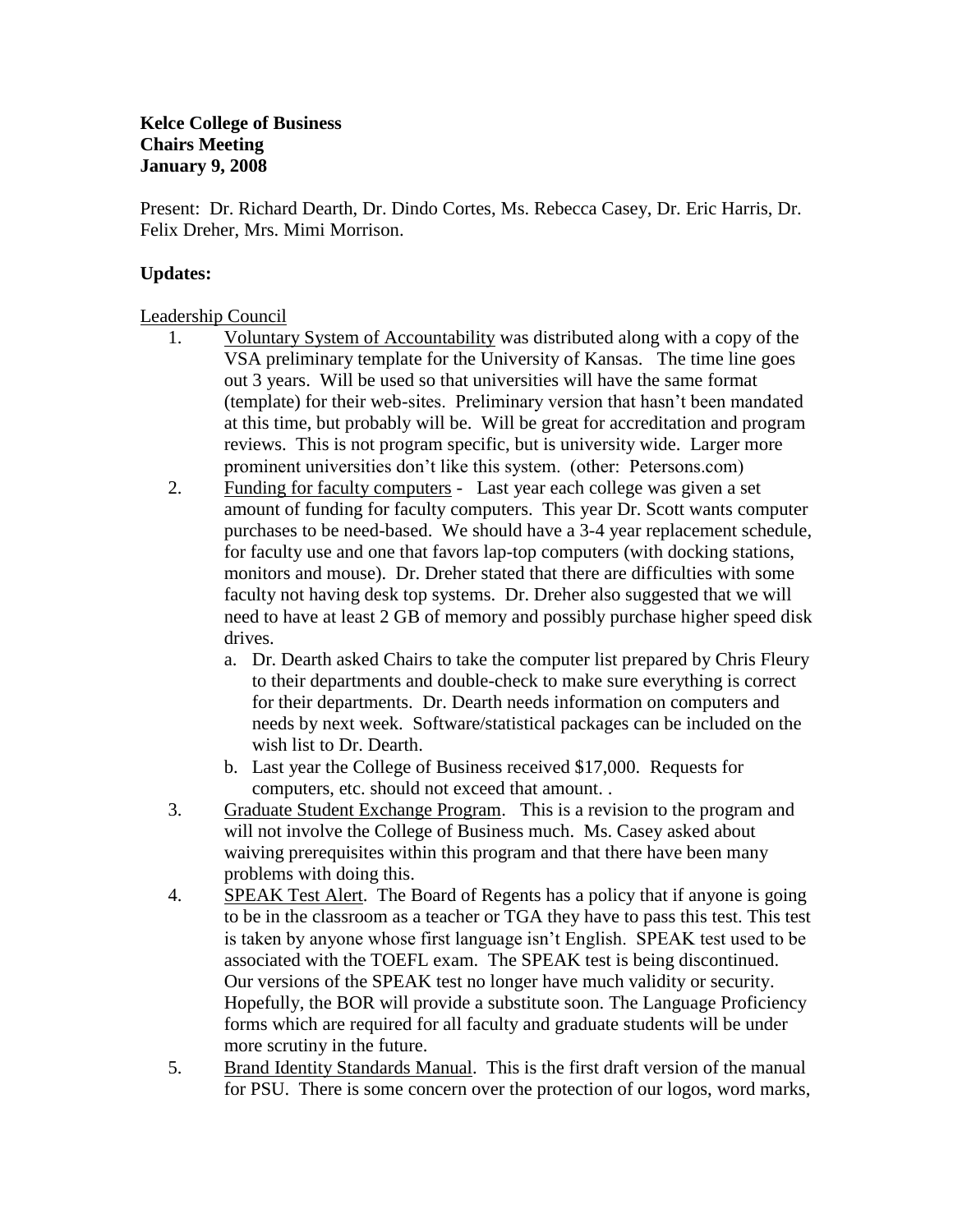seals, etc. This issue has been controversial among committee members. Discussion followed.

- *6. Apps R Us*. Program that students fill in the once and will populate everything else in the system for students. This will be available for graduate and some international students very soon. The Bachelor's degree program students will not have access to this for a while.
- 7. Kaufman Summer Institute. Has been applied for again last summer there were some  $6<sup>th</sup>$ ,  $7<sup>th</sup>$  &  $9<sup>th</sup>$  graders involved. Will do it again at PSU this summer again. Students from inner-cities were brought to PSU to orient them to campus life. Kaufman pays 70% of the cost and PSU pays 30% of the cost for younger students, and vice versa for high school students.
- 8. Final Exam Schedule for Spring 2008. The tentative final exam schedule for spring was distributed – there are some changes to this from previous semesters. There is a time for all College Algebra students to take their test and a common make-up exam time at 3:00 on Friday of exam week.
- 9. Spanish Across the Curriculum. Generated from the technology school hoping that everyone who graduates with a degree from the College of Technology will have taken six hours of Spanish and may expand beyond that. They will probably hire their own "technical" Spanish teachers. Other colleges have been asked to participate in the program if they wish.

President's Council

- 1. Band Uniform Design. There has been quite a lot of discussion about new band uniforms.
- 2. List of those who need to update Gorilla Card. List of faculty and staff who need to update their Gorilla Cards will be distributed to departments.
- 3. Who owns the Website? University Marketing is the owner of the PSU website. 2 OIS employees will transfer to University Marketing.
- 4. Columbarium. This will become a reality at PSU and will probably be located near Timmons Chapel.

## **Misc. Items:**

- Dr. Dearth has spoken with Pat Cantrell. She will be coming to PSU from  $1/22 -$ 1/24 to help with concerns regarding accreditation. Dr. Dearth will have information available for her to look at while she is here, but wants suggestions on how to utilize her time most efficiently while she is here. She will meet with Chairs and wants to meet with individuals on special committees, or anyone who would like to meet with her. She will be driving from Conway, Arkansas.
- PSU Phonathon Faculty calling begins on February 3 and ends on Feb. 6. Chairs are encouraged to ask faculty to participate.
- Business & Economic Review Dr. Dearth distributed a copy of this review as an example of what he receives every day from several universities. These highlight programs and faculty, as well as short articles. Dr. Dearth would like to possibly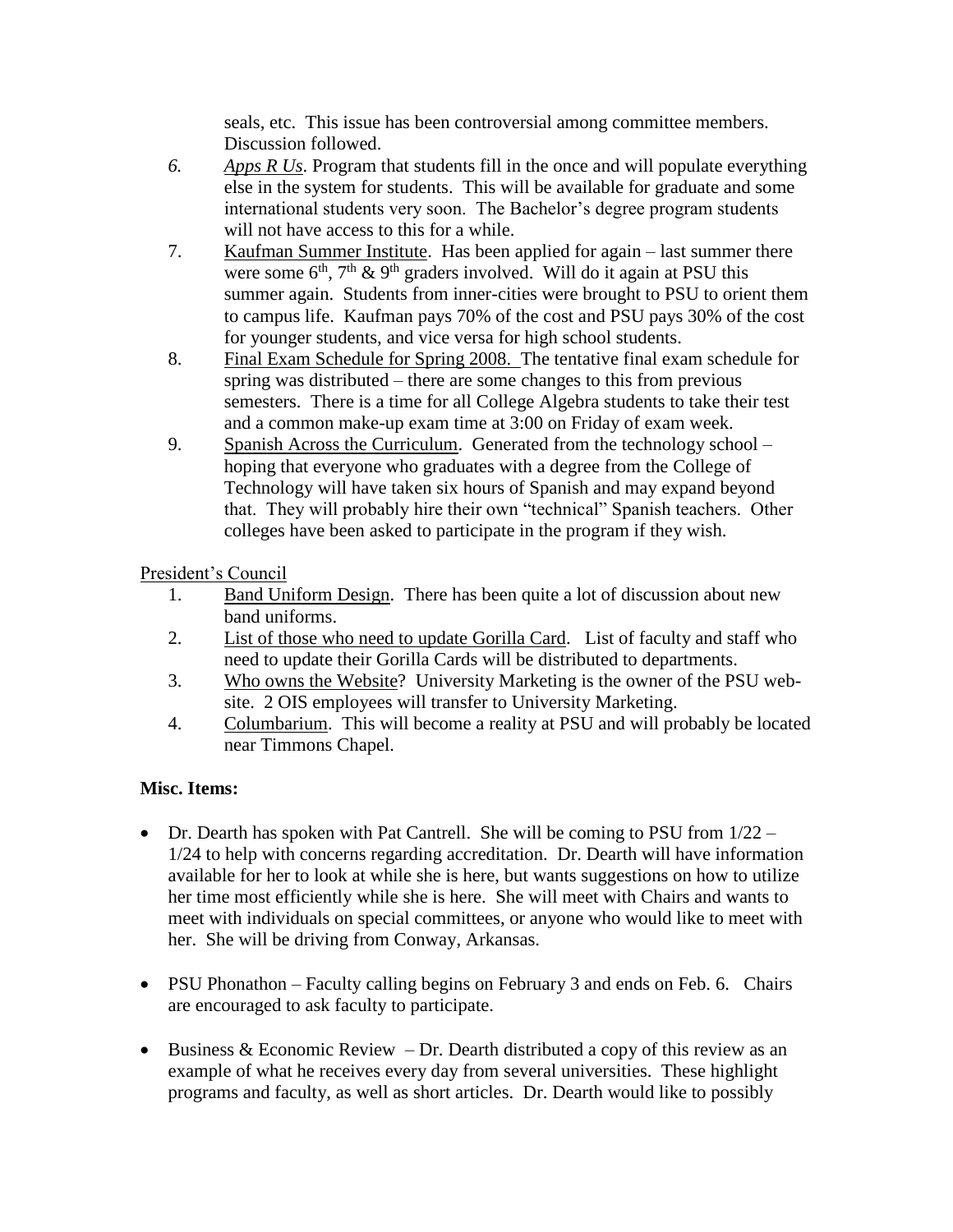discontinue the College of Business newsletter that is published yearly. The foundation will disseminate an electronic version of a newsletter once a year for the College. Dr. Dearth has suggested that we might want to publish one of these type of "reviews" as an avenue for faculty to publish.

## **Departmental Concerns:**

- 1. Accounting Chris Hines needs software that would cost around \$2,300 to have installed in the lab to be used in his class (Microsoft Office Accounting). Dr. Dearth asked Ms. Casey to give him details.
- 2. A representative from Kansas City Audio Visual will be on campus on Friday.

## **College of Business Discussion Items:**

- 1. Assessment Data
- 2. Searches
	- 1. Management and Marketing Milwaukee candidate will let Dr. Harris know by January  $10<sup>th</sup>$  if he is still interested in coming to PSU. If this doesn't work out with this candidate then Dr. Harris is planning to recruit at the AMA conference.
	- 2. Accounting currently searching for a full time accounting professor.
	- 3. Economics A new position has been allocated for a full time lecturer.
	- 4. Discussion of Office Space Available for new hires. The Chairs and the Dean discussed possible locations for faculty offices.
- 3. Meeting with Administrative Assistants Dr. Dearth has been approached by one of the Administrative Assistants in the building to schedule a meeting with all of the office staff in Kelce. Dr. Dearth would like input from Chairs on whether this is necessary or not, or if they should meet with Mimi at some point. It was decided that Mimi will meet with the office staff and take them to lunch at some point.
- 4. Improvements to Kelce Center Dr. Dearth has received a promise from the VP for some improvements to Kelce – specifically new office furniture in the Dean's office.
- 5. Dates of Interest The following are dates of interest for Chairs
	- 1. Part-Time Requests to VPAA by 1/31
	- 2. Part-time allocations to VPAA by 2/15
	- 3. Junior Jungle Day March 8
	- 4. Spring Break March 17-21
	- 5. Kelce O/S and Scholars Reception April 7 3:30 pm
	- 6. Graduate Banquet- April 23
	- 7. Kelce Banquet April 28
- 6. Opening Faculty Meeting will be held on January 16 at 10:00 am in 112 Kelce. The following items may be on the agenda.
	- 1. Youngman amount and new rules.
	- 2. Summer School must comply with the new start-times/days
	- 3. Program Review Faculty preparation